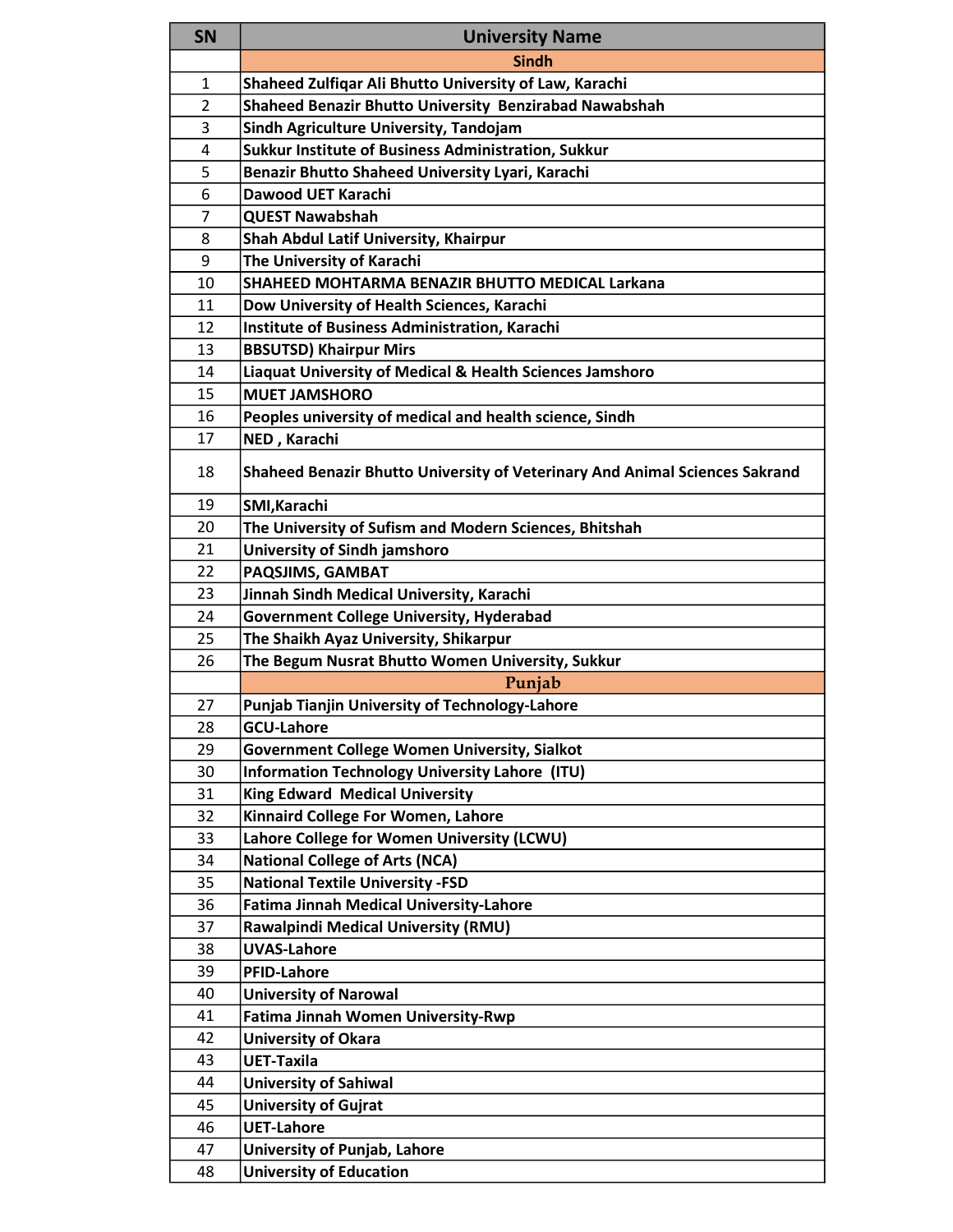| 49       | <b>University of Health Sciences, UHS</b>                          |  |
|----------|--------------------------------------------------------------------|--|
| 50       | <b>University of Sargodha</b>                                      |  |
| 51       | PMAS-Arid Agriculture University, Rawalpindi                       |  |
| 52       | <b>GCU, Faisalabad</b>                                             |  |
| 53       | <b>GCWU, Faisalabad</b>                                            |  |
| 54       | <b>UAF, Faisalabad</b>                                             |  |
| 55       |                                                                    |  |
| 56       | Ghazi University, D G khan                                         |  |
|          | <b>BZU, Multan</b>                                                 |  |
| 57       | <b>Women University, Multan</b>                                    |  |
| 58       | <b>MNS UET, Multan</b>                                             |  |
| 59       | <b>MNS Agriculture University, Multan</b>                          |  |
| 60       | NFCEIT, Multan                                                     |  |
| 61       | <b>Nishtar Medical University, Multan</b>                          |  |
| 62       | <b>IUB, Bahawalpur</b>                                             |  |
| 63       | GSCWU, Bahawalpur                                                  |  |
| 64       | Cholistan University of Veterinary and Animal Sciences, Bahawalpur |  |
| 65       | Khawaja Fareed University (KFUEIT), R Y Khan                       |  |
| 66       | <b>Faisalabad Medical University, Faisalabad</b>                   |  |
| 67       | Rawalpindi Women University, Rawalpindi                            |  |
| 68       | <b>University of Mianwali</b>                                      |  |
| 69       | <b>University of Home Economics, Lahore</b>                        |  |
| 70       | <b>University of Chakwal</b>                                       |  |
| 71       | <b>Kohsar University, Murree</b>                                   |  |
| 72       | <b>University of Jhang</b>                                         |  |
| 73       | Mir Chaker Khan Rind University of Technology, Dera Ghazi Khan     |  |
|          | <b>ICT</b>                                                         |  |
|          |                                                                    |  |
| 74       | Air University, Islamabad                                          |  |
| 75       | <b>Bahria University, Islamabad</b>                                |  |
| 76       | <b>Federal Urdu University of Arts, Science and Technology</b>     |  |
| 77       | <b>Islamic International University (IIUI)</b>                     |  |
| 78       |                                                                    |  |
| 79       | Institute of Space Technology, Islamabad<br>NDU-Islamabad          |  |
|          |                                                                    |  |
| 80       | NUML, Islamabad                                                    |  |
| 81       | National University of Medical Sciences, Rawalpindi                |  |
| 82       | <b>NUST, Islamabad</b>                                             |  |
| 83       | <b>NUTEC-Islamabad</b>                                             |  |
| 84       | PIEAS-Islamabad                                                    |  |
| 85       | Quaid-E-Azam University, Islamabad                                 |  |
| 86       | <b>SZAB Medical University, Islamabad</b>                          |  |
| 87       | <b>COMSATS-Isb</b>                                                 |  |
| 88       | <b>National Skills University, Islamabad</b>                       |  |
|          | <b>KPK</b>                                                         |  |
| 89       | FATA University, Darra Adam Khel                                   |  |
| 90       | <b>Agriculture University Peshawar</b>                             |  |
| 91       | <b>Women University Mardan</b>                                     |  |
| 92       | <b>UET Mardan</b>                                                  |  |
| 93       | <b>Women University Swabi</b>                                      |  |
| 94       | <b>University of Swabi</b>                                         |  |
| 95       | <b>IMS Peshawar</b>                                                |  |
| 96<br>97 | <b>Islamia College Peshawar</b><br><b>UET Peshawar</b>             |  |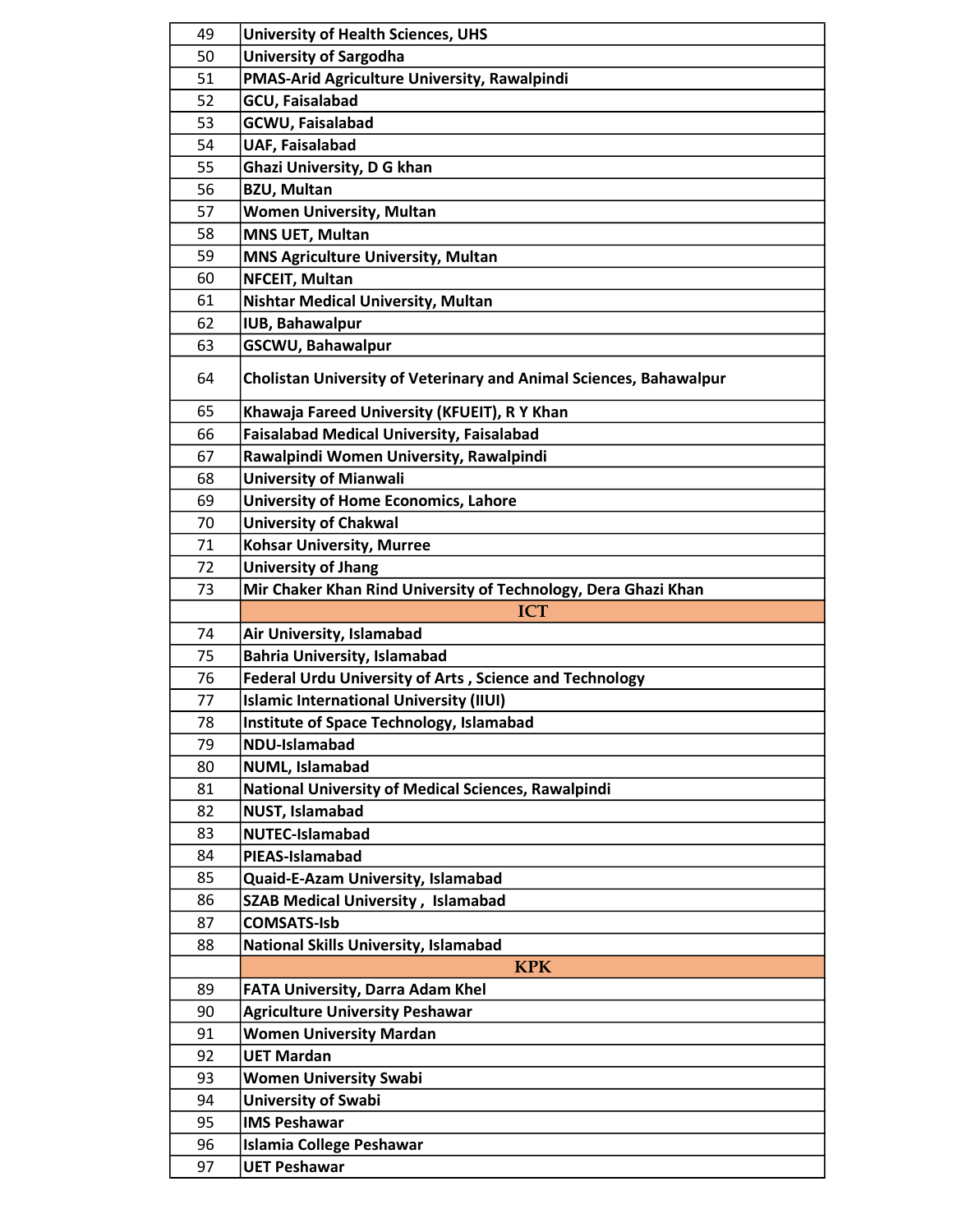| 98  | <b>University of Haripur</b>                                                 |  |  |
|-----|------------------------------------------------------------------------------|--|--|
| 99  | Khushal Khan Khattak University, Karak                                       |  |  |
| 100 | <b>UoT Nowshehra</b>                                                         |  |  |
| 101 | <b>KUST Kohat</b>                                                            |  |  |
| 102 | <b>University of Buner</b>                                                   |  |  |
| 103 | <b>AUST Abbottabad</b>                                                       |  |  |
| 104 | Khyber Medical Peshawar                                                      |  |  |
| 105 | <b>Gomal University, D.I. Khan</b>                                           |  |  |
| 106 | Shaheed Benazir Bhutto University Shringal, Dir Upper                        |  |  |
| 107 | Abdul Wali Khan University, Mardan                                           |  |  |
| 108 | <b>University of Swat</b>                                                    |  |  |
| 109 | <b>University of Malakand</b>                                                |  |  |
| 110 | <b>University of Lakki Marwat</b>                                            |  |  |
| 111 | <b>Hazra University Mansehra</b>                                             |  |  |
| 112 | <b>University of Peshawar</b>                                                |  |  |
| 113 | <b>University of Chitral</b>                                                 |  |  |
| 114 | University of Science & Technology, Bannu                                    |  |  |
| 115 | Shaheed Benazir Bhutto Women University, Peshawar                            |  |  |
| 116 | <b>Bacha Khan University</b>                                                 |  |  |
|     | Pak-Austria Fachhochschule Institute of Applied Sciences and Technology,     |  |  |
| 117 | <b>Haripur</b>                                                               |  |  |
| 118 | The University of Agriculture, Dera Ismail Khan                              |  |  |
|     | <b>Balochistan</b>                                                           |  |  |
| 119 | <b>UET Khuzdar</b>                                                           |  |  |
| 120 | Lasbela University of Agriculture Water and Maring Sciences Uthal            |  |  |
| 121 | Sardar Bahadur Khan Women University Quetta                                  |  |  |
| 122 | <b>University of Turbat</b>                                                  |  |  |
| 123 | <b>University of Loralai</b>                                                 |  |  |
| 124 | Balochistan University of Information Technology, Engineering and Management |  |  |
|     | Sciences(BUITEMS), Quetta                                                    |  |  |
| 125 | <b>Bolan University of Medical and Health Sciences. Quetta</b>               |  |  |
| 126 | University of Balochistan, Quetta                                            |  |  |
| 127 | Mir Chakar University, Sibi                                                  |  |  |
|     | <b>Gilgit Baltistan</b>                                                      |  |  |
| 128 | Karakorum Internatinal University, Giglit                                    |  |  |
| 129 | <b>University of Baltistan</b>                                               |  |  |
|     | AJ&K                                                                         |  |  |
| 130 | <b>MUST, Mirpur, AJK</b>                                                     |  |  |
| 131 | AJKU, Muzaffarabad                                                           |  |  |
| 132 | <b>Women University, Bagh, AJK</b>                                           |  |  |
| 133 | University of Poonch, Rawlakot                                               |  |  |
| 134 | Kotli University, Kotli, AJK                                                 |  |  |
| 135 | University of Management Sciences and Information Technology, Kotli          |  |  |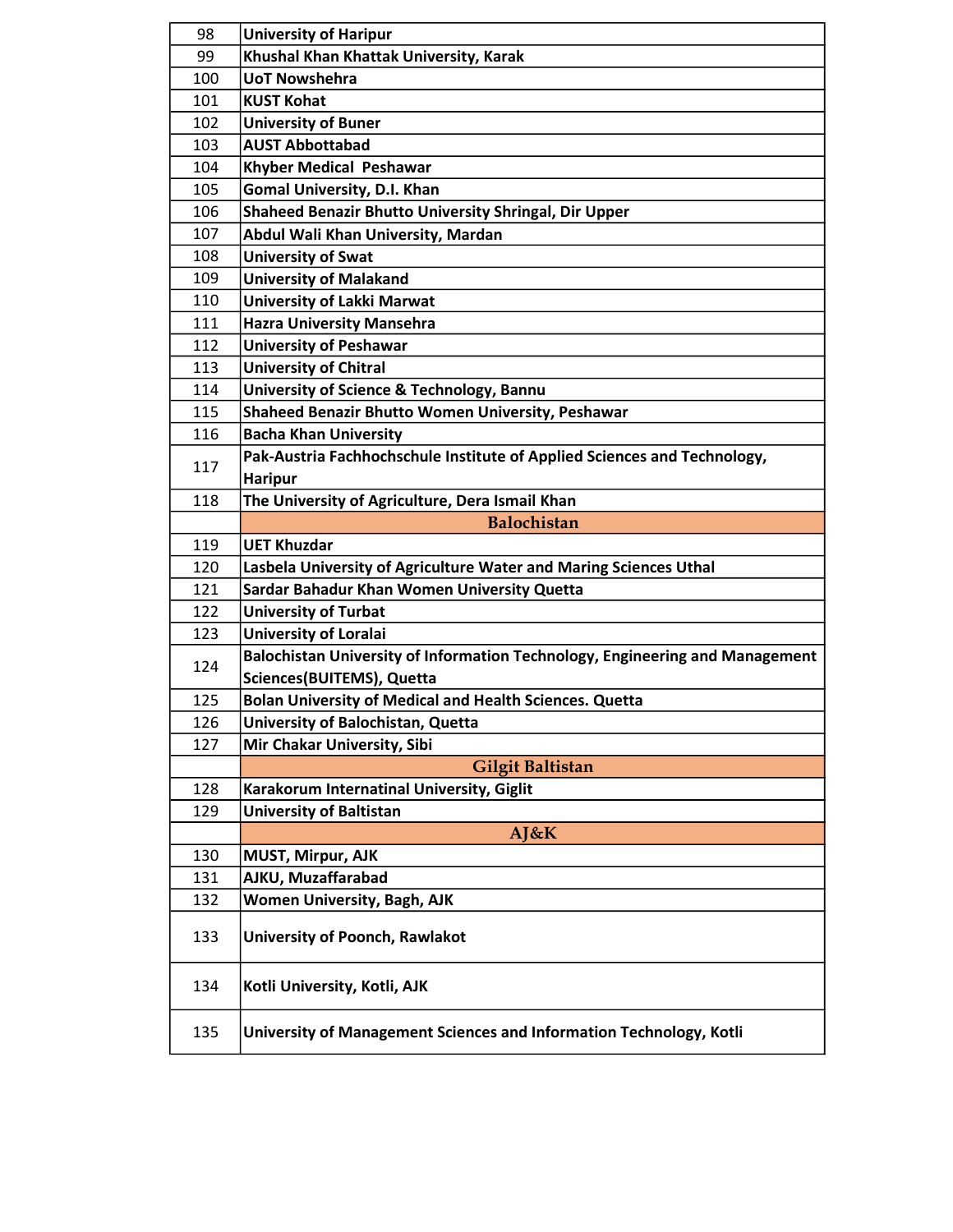|                          | PUBLIC SECTOR UNIVERSITIES/DEGREE AWARDING INSTITUTIONS        |                            |  |  |  |  |
|--------------------------|----------------------------------------------------------------|----------------------------|--|--|--|--|
| – Campuses               |                                                                |                            |  |  |  |  |
| Total: 87                |                                                                |                            |  |  |  |  |
| <b>Federal Territory</b> |                                                                |                            |  |  |  |  |
| S. No                    | University/DAI                                                 | <b>Campuses Location</b>   |  |  |  |  |
| 1                        |                                                                | Abbottabad                 |  |  |  |  |
|                          | <b>COMSATS Institute of Information</b>                        | Attock                     |  |  |  |  |
|                          | Technology, Islamabad                                          | Lahore                     |  |  |  |  |
|                          |                                                                | Wah<br>Vehari              |  |  |  |  |
|                          |                                                                | Sahiwal                    |  |  |  |  |
| $\mathbf{2}$             | Federal Urdu University of Arts, Sciences                      |                            |  |  |  |  |
|                          | & Technology, Islamabad                                        | Karachi                    |  |  |  |  |
| 3                        | National University of Modern Language,                        | Lahore                     |  |  |  |  |
|                          | Islamabad                                                      | Faisalabad                 |  |  |  |  |
|                          |                                                                | Peshawar                   |  |  |  |  |
|                          |                                                                | Multan                     |  |  |  |  |
|                          |                                                                | Karachi                    |  |  |  |  |
|                          |                                                                | Hyderabad                  |  |  |  |  |
|                          |                                                                | Quetta                     |  |  |  |  |
| 4                        | National College of Arts, Lahore                               | Rawalpindi                 |  |  |  |  |
| 4                        | Bahria University, Islamabad                                   | Karachi                    |  |  |  |  |
|                          |                                                                | Lahore                     |  |  |  |  |
| 5                        | Air University, Islamabad                                      | Multan                     |  |  |  |  |
| 7                        | Karakorum International University, Gilgit<br><b>Baltistan</b> | Hunza                      |  |  |  |  |
|                          |                                                                | Diamer (Chilas)            |  |  |  |  |
|                          |                                                                | Ghizer                     |  |  |  |  |
| 8                        | National Textile University (NTU),<br>Faisalabad               | Karachi                    |  |  |  |  |
| 9                        | Institute of Space & Technology (IST),<br>Islamabad            | KICSIT Kahauta             |  |  |  |  |
|                          |                                                                | Karachi                    |  |  |  |  |
|                          | <b>Punjab</b>                                                  |                            |  |  |  |  |
| S. No                    | <b>University/DAI</b>                                          | <b>Campuses Location</b>   |  |  |  |  |
| 1                        | University of Engineering and Technology                       | Kalashah Kako              |  |  |  |  |
|                          | (UET), Lahore                                                  | Faisalabad                 |  |  |  |  |
|                          |                                                                | Rachna College, Gujranwala |  |  |  |  |
|                          |                                                                | Narrowal                   |  |  |  |  |
| $\mathbf{2}$             | University of Punjab, Lahore                                   | Gujranwala<br>Jehlum       |  |  |  |  |
| 3                        | Lahore College of Women University,                            |                            |  |  |  |  |
|                          | Lahore                                                         | Jhang                      |  |  |  |  |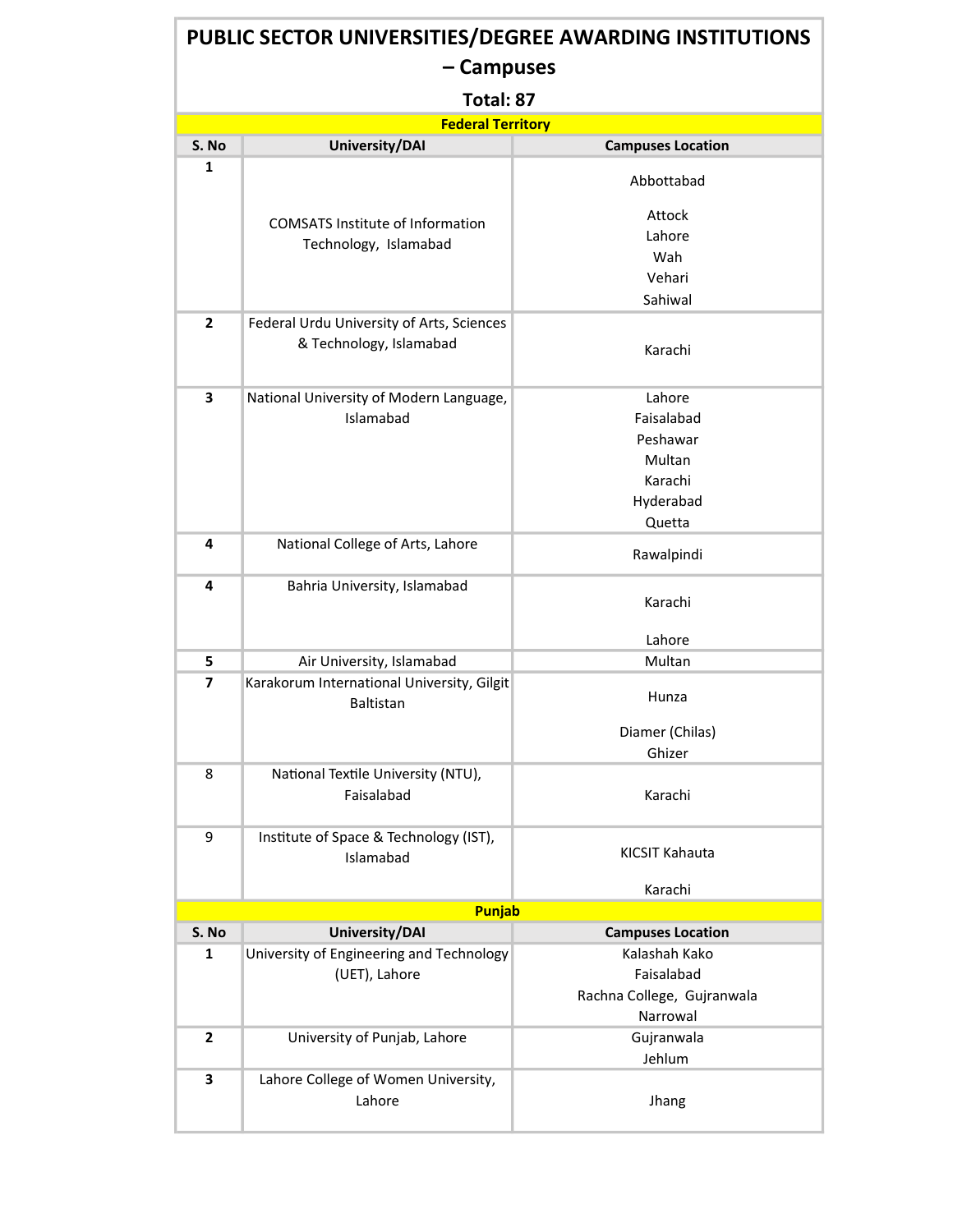| 4                       | University of Education Lahore           | Okara(upgraded to full fledged University w.e.f. |
|-------------------------|------------------------------------------|--------------------------------------------------|
|                         |                                          | $01-04-2016$                                     |
|                         |                                          | DG Khan                                          |
|                         |                                          | Faisalabad                                       |
|                         |                                          | Joharabad                                        |
|                         |                                          | Multan                                           |
|                         |                                          | Vehari                                           |
|                         |                                          | Attock                                           |
| 5                       | University of Veterinary & Animal        |                                                  |
|                         | Sciences, Lahore                         | Patoki                                           |
|                         |                                          |                                                  |
|                         |                                          | Jhang                                            |
| 6                       | Bahauddin Zakarai University, Multan     |                                                  |
|                         |                                          | Layyah                                           |
| $\overline{\mathbf{z}}$ | Islamia University Bahawalpur            | Rahim Yar Khan                                   |
|                         |                                          | Bahawalnagar                                     |
| 8                       | <b>UET Taxila</b>                        | Chakwal                                          |
| 9                       | Agriculture University Faisalabad        | <b>Toba Tek Singh</b>                            |
|                         |                                          | Depalpur                                         |
|                         |                                          | Burewala                                         |
| 10                      | University of Gujrat, Gujrat             | Lahore                                           |
|                         |                                          | Sialkot (upgraded to University of Sailkot w.e.f |
|                         |                                          | 20-3-2018)                                       |
|                         |                                          | Narrowal (upgraded to University of Narowal      |
|                         |                                          | w.e.f 20-3-2018)                                 |
|                         |                                          | Rawalpindi                                       |
| 11                      | Government College University,           |                                                  |
|                         | Faisalabad                               | Layyah                                           |
|                         |                                          |                                                  |
|                         |                                          | Sahiwal                                          |
| 12                      | University of Sargodha, Sargodha         | <b>Bhakkar</b>                                   |
|                         |                                          |                                                  |
|                         |                                          |                                                  |
|                         | <b>Sindh</b>                             |                                                  |
| S. No                   | University/DAI                           | <b>Campuses Location</b>                         |
| 1                       | University of Sindh, Jamshoro            |                                                  |
|                         |                                          | Mirpur Khas                                      |
|                         |                                          |                                                  |
|                         |                                          | <b>Badin</b>                                     |
|                         |                                          | Dadu                                             |
| $\mathbf{2}$            | Mehran University of Engineering &       | Khairpur                                         |
|                         | Technology, Jamshoro                     |                                                  |
| 3                       | Shah Abdul Latif University, Khairpur    | Shikarpur                                        |
| 4                       | Quaid-i-Awan University of Engineering & | Larkana                                          |
| 5                       | Shaheed Benazir Bhutto University,       |                                                  |
|                         | Shaheed Benazirabad                      | Naushahro Feroze                                 |
|                         |                                          |                                                  |
|                         |                                          |                                                  |
| 6                       | The Sukkur IBA University                | Kandkot                                          |
|                         |                                          |                                                  |
|                         |                                          |                                                  |
|                         | <b>Khyber Pakhtunkhwa</b>                |                                                  |
| S. No                   | University/DAI                           | <b>Campuses Location</b>                         |
| 1                       | <b>UET Peshawar</b>                      | Abbottabad                                       |
|                         |                                          | Bannu                                            |